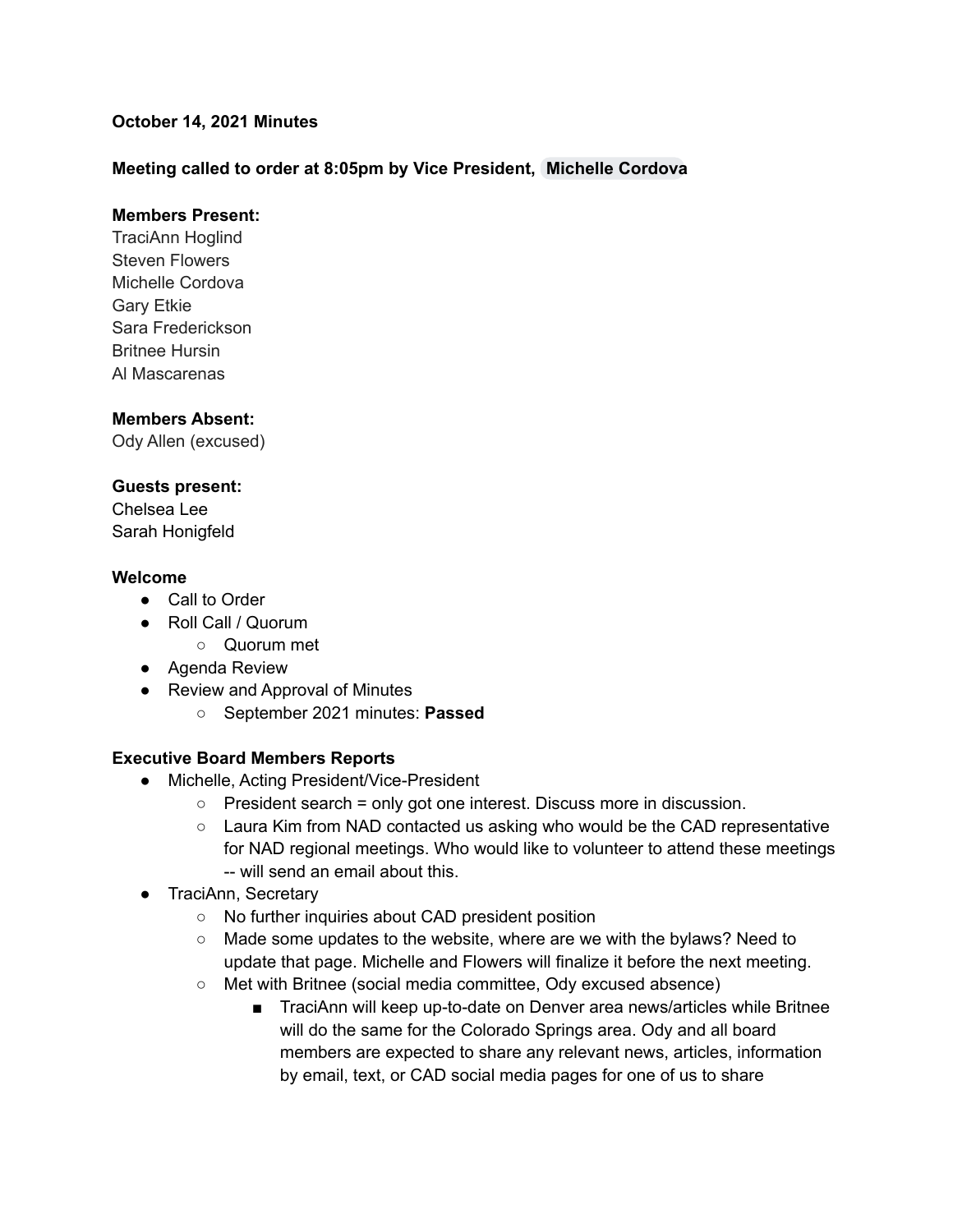- Each relevant committee (events/oktoberfest/golf classic, interpreting, police, advocacy, education, and senior citizens) should post ASL video updates every other month. The respective board member can create a video and email along a transcript with visual description. The SM (social media) committee will upload it into the CAD youtube account and add captions to post on social media. Camera-shy individuals may request someone else to sign on their behalf (Ody for example) but still send a transcript.
	- Gary will do the first video to update Golf classic/Oktoberfest
- Steve, Treasurer
	- Been working with John Kessel (new coordinator) on the ASL translation project. Issues with spam emails.
	- Updated all the old email accounts and google groups
	- TCF bank was bought by Huntington Bank -- will need to make appropriate updates
	- Oktoberfest/golf classic = not happening…
	- Sponsorship for CSDB Alumni Association: they said they have not received that \$\$, the bank sent them an ACH (automated clearing house) transfer when Steve did not order that. Steve ordered a check to be mailed, there was not an account number entered so an ACH would be impossible. Steve filed a dispute. Paid them through Paypal instead.
	- Will go to Gary's place tomorrow to pick up \$6k check from CCDHHDB for the ASL translation project
	- Paid membership will be \$10 according to the new bylaws, we have to update the website to accept paid memberships first

# **Board Members Reports**

- Ody
	- Absent
- Gary
	- No oktoberfest. Will create a committee to start preparing for next year's event with Coors.
- Sara
	- No report; would like to host a zoom interpreting education for the deaf community, should we set up a town hall during the weekend or a weeknight? Members share that people are more likely to be available during a weeknight. Sara will contact CCDDHHDB to reserve a date.
- **Britnee** 
	- Met with TraciAnn (social media committee) -- same report as above
- Al
- No report

# **Old Business**

● None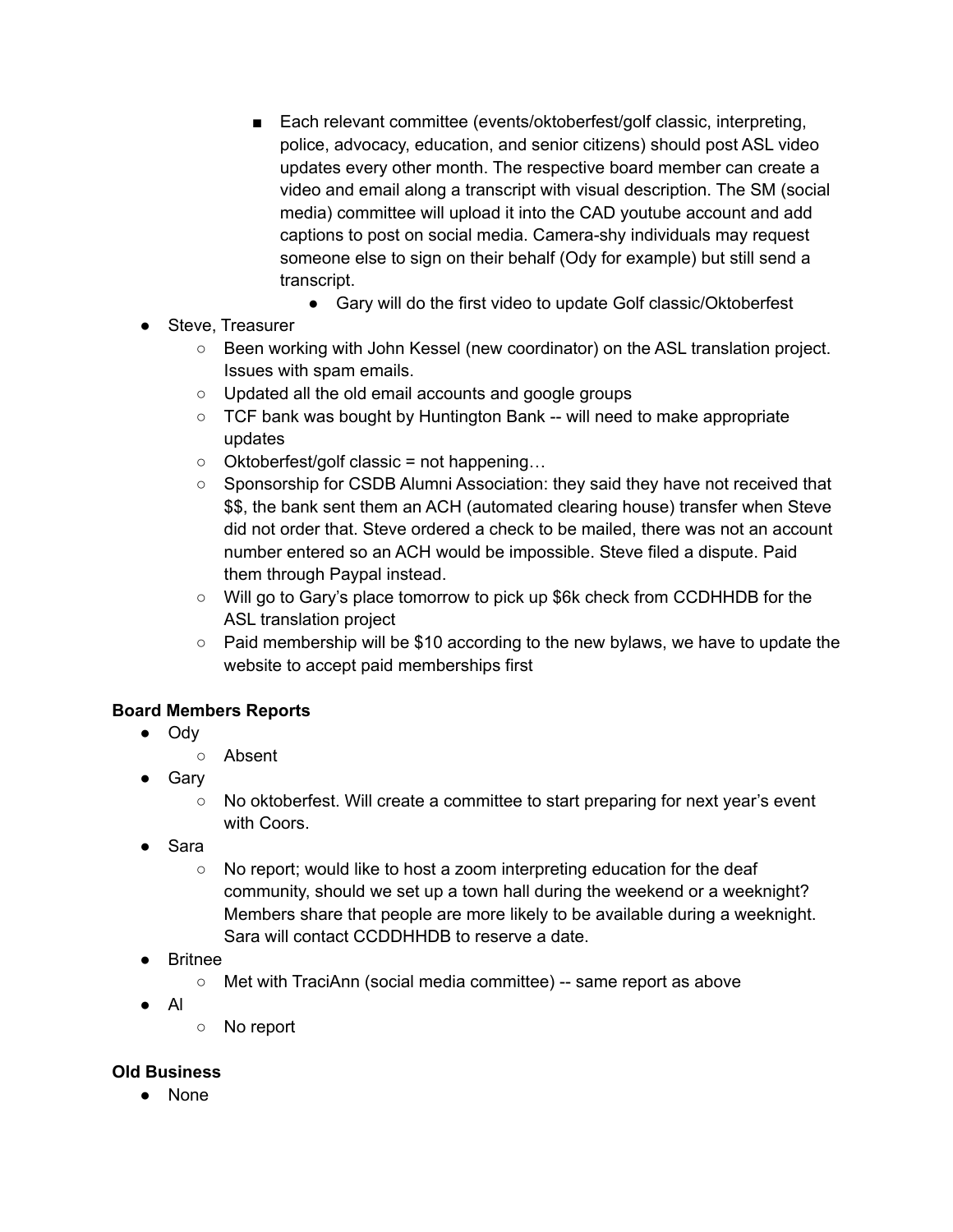### **New Business**

- **●** Gary moves Eric Gugger to become the next CAD president. Sara seconded. **Majority vote, passed. Michelle will contact Eric and welcome him onboard.**
	- We can mentor and teach Eric to lead CAD and fill him in on previous updates and history.
	- Sara recommends Eric to be "introduced" to the community on social media to show that he is an interested president and invite him to the next meeting and inform the community about the meeting and have them come to "meet" the new president.
	- Michelle explains that since the previous president Shannon Callahan (SC) resigned, the board decides who the new president is, not the community. The community voted for SC but since he resigned, the vote to keep things moving is us.
	- $\circ$  Flowers says we can do another google poll to allow the community to vote for Eric to be the next president.

# **Discussion**

- Gary: RRO (Robert's Rules of Order) -- any member resignation is required to submit a letter to the board for approval. **Gary will ask the NAD representative to clarify on this matter.**
	- Flowers explains that our bylaws do not mention this nor do they refer to RRO as guidelines, so we have some flexibility on this.
	- $\circ$  For example, other previous members like SC and Rachel resigned without sending a letter.
	- $\circ$  Michelle says we follow the bylaws unless it refers to the RRO but in this case, no mention.
	- Gary explains that if it is not mentioned in the bylaws, RRO automatically applies.
	- $\circ$  Flowers pulled up the NAD website, which says that resignations must be in writing to the president or the secretary.
- Michelle: Meeting times going forward 6 or 8pm? **Majority is 6pm. TraciAnn will change the calendar invite.**
	- Add agenda link to calendar invite going forward
- Email inquiries to be summarized and emailed to the board every month.
- Should our CAD meetings be broadcasted on Facebook Live? Yes!!!

# **Announcements**

- Next CAD meeting is on November 11, 2021 at 6pm.
- Chelsea Lee introduced herself and expressed interest in joining the board.
- Sarah Honigfeld introduced herself, sharing that she works as Education Policy Specialist at NAD
	- Recommends member to contact Kim Biano-Majeri who is the contact person for state relations